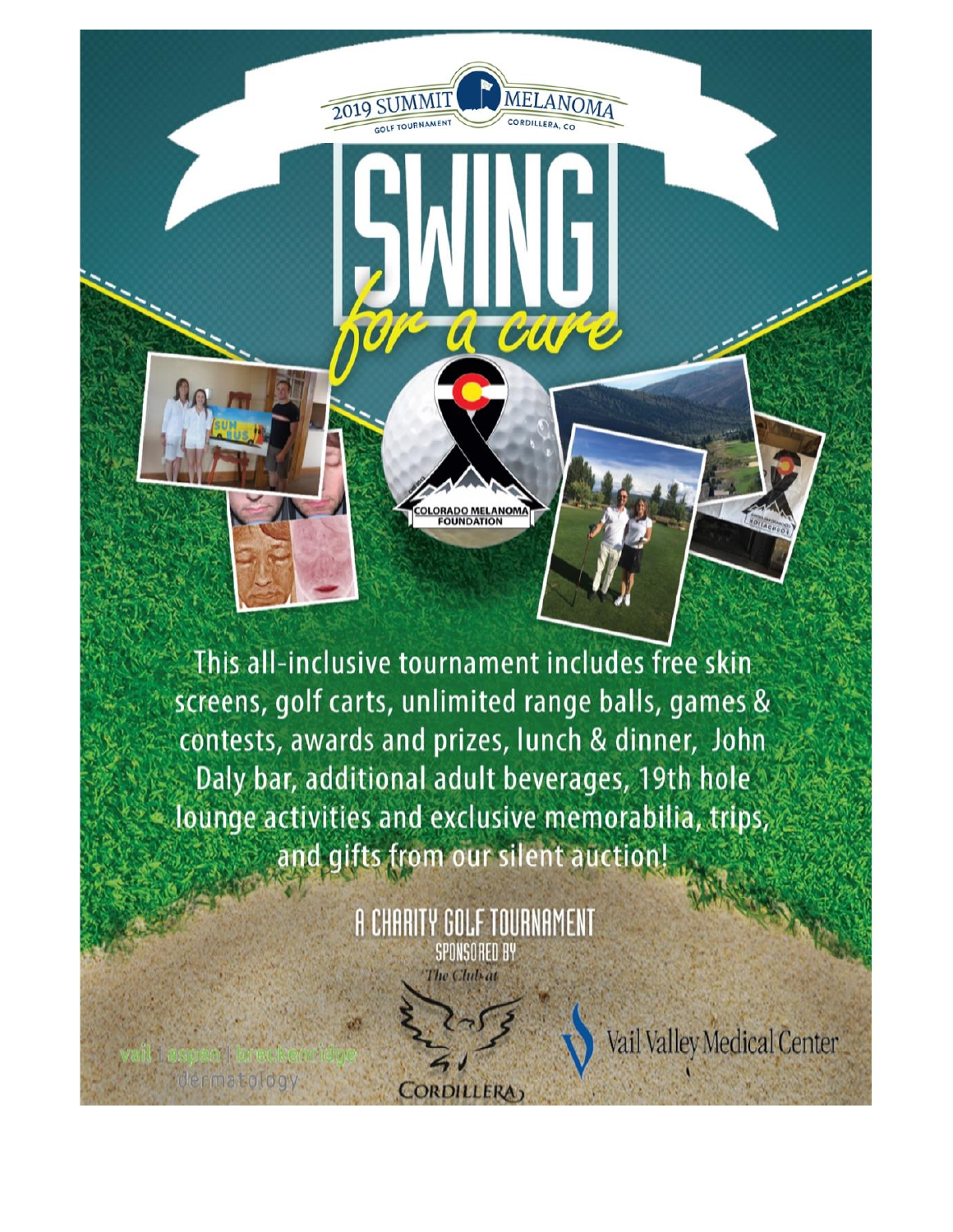

Dear Potential Sponsor,

We are excited to announce our third annual Summit Melanoma Golf Tournament presented by Vail, Aspen and Breckenridge Dermatology. The day is sure to be as exciting as last year as we continue to raise funds for melanoma awareness and research. We hope you will be able to join us on the Valley Course at The Club at Cordillera in the Vail Valley on August 18th, 2019 in Edwards, Colorado.

The proceeds from the tournament will support the Colorado Melanoma Foundation's project, The Sun Bus: a mobile melanoma and sun safety classroom that provides free education and skin screenings throughout Colorado. The Colorado Melanoma Foundation is a  $501(c)(3)$  organization dedicated to the research, education, prevention and treatment of this ever-growing disease. For more information on the Colorado Melanoma Foundation or the Sun Bus project, please visit their respective websites at [www.comelanoma.org](http://www.comelanoma.org/) and [www.thesunbus.com.](http://www.thesunbus.com/) We are including a vendor sponsorship form and information, an event program and flyer, as well as a silent auction donation form with this letter. If you are unable to participate as an official sponsor but would still like to support the cause, please consider donating an item to our silent auction that will be on display in the Clubhouse throughout the day of the event (see silent auction donation form for additional information). 100% of the funds raised goes towards The Sun Bus project.

With the generous support of people like you, we hope to raise upwards of \$50,000 at the 2019 Summit Melanoma Golf Tournament! Our goal is to make this year the biggest year yet as we set out to make a difference in the Vail Valley and the state of Colorado. For any questions you may have, please feel free to contact us directly at [knern@vaildermatology.com,](mailto:knern@vaildermatology.com) [tnern@vaildermatology.com,](mailto:tnern@vaildermatology.com) [neil.box@ucdenver.edu,](mailto:neil.box@ucdenver.edu) or [amason@troon.com](mailto:amason@troon.com)

Thank you for your interest and consideration. We look forward to having you join us for the 2019 Summit Melanoma Golf Tournament.

Sincerely,

*Dr. Karen Nern, MD*  Owner, Vail, Aspen and Breckenridge Dermatology

*Dr. Neil Box* President, Colorado Melanoma Foundation

*Jane Shriner* Coordinator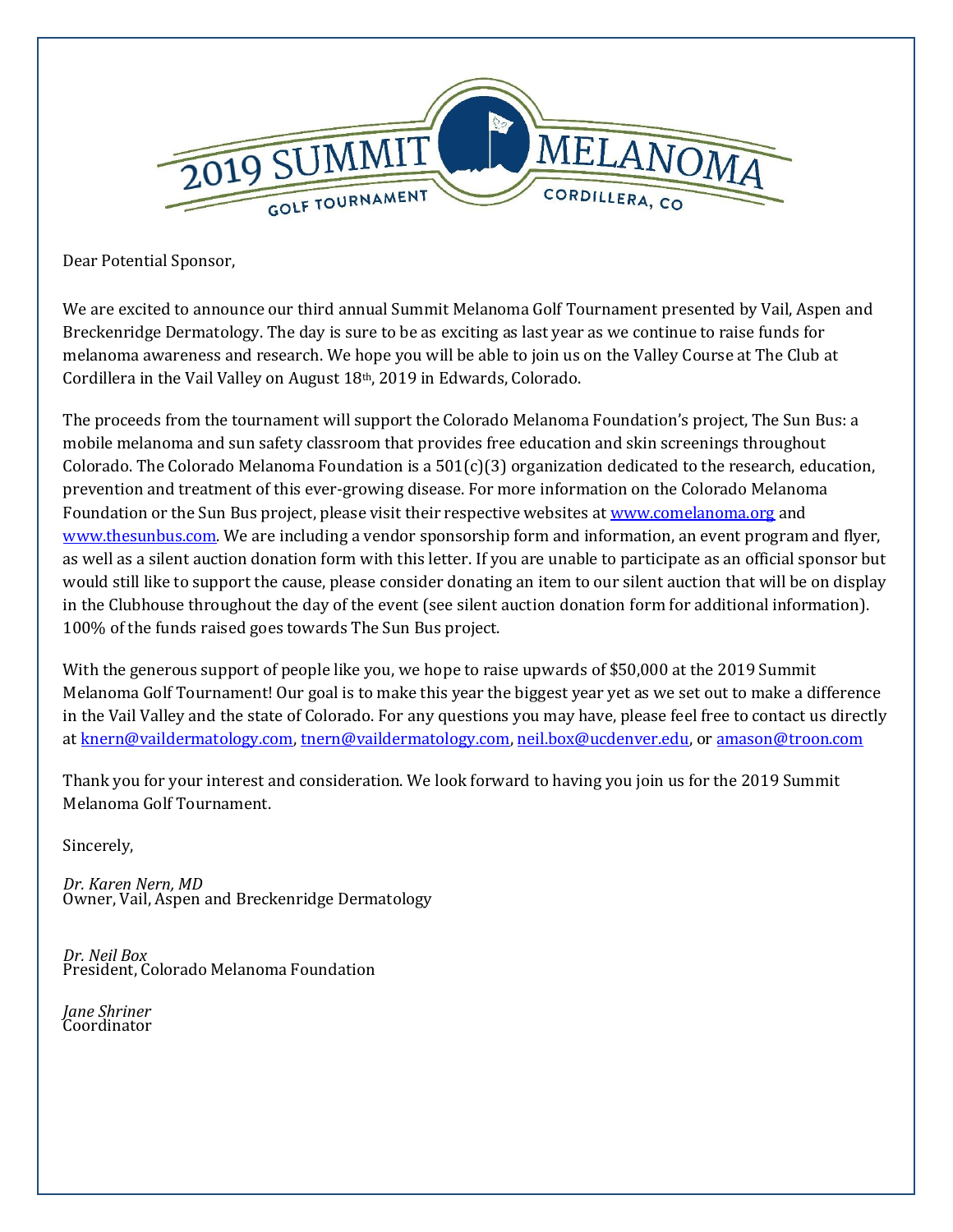

### **Sponsorship Opportunities**

We are always looking for sponsors who wish to contribute to the Sun Bus project and are also looking to have a relaxing day at this beautiful course, reward their employees, or rub elbows with other local and national industry partners looking to make a difference here in Colorado.

Check out the tax-deductible sponsorship opportunities below for the 2019 Summit Melanoma Golf Tournament

*For additional sponsorship information please contact the Colorado Melanoma Foundation by phone at (303) 876-7664 or via email at admin@comelanoma.org*

# **Title Sponsorship \$20,000**

- 16 players (4 foursomes)
- Lunch and awards reception dinner for all players
- Gift bags for all players
- Exclusive "Title Sponsorship" rights with appropriate signage/logos at one of the following:
	- o Registration tent
	- o Awards Reception area
	- o Driving Range
	- o Putting Green
- Placement of 4 banners in highly visible areas
- Special recognition during the awards reception (or ability to speak)
- Right to place products/Marketing materials in attendee gift bags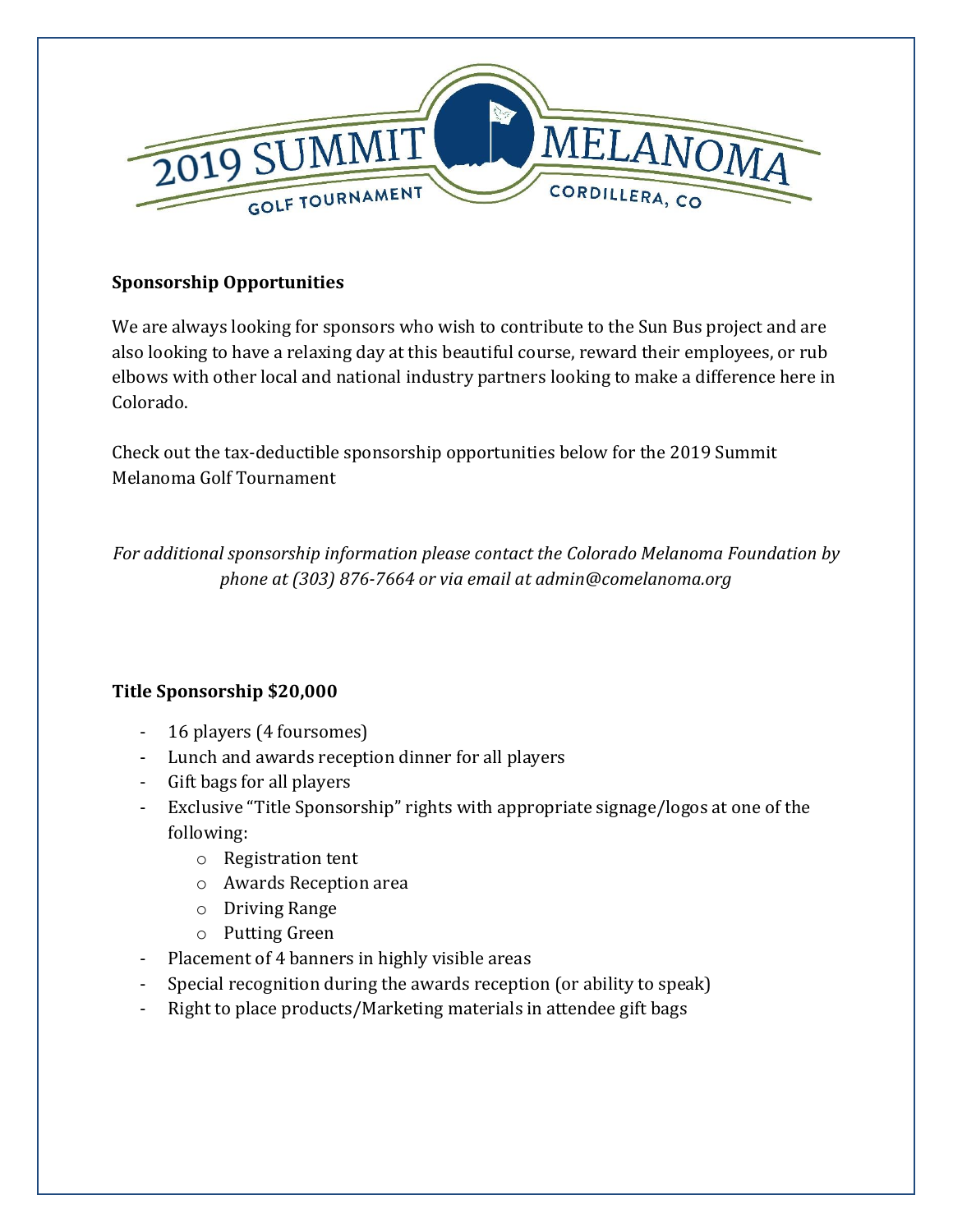### **Platinum Sponsorship \$10,000**

- 12 players (3 foursomes)
- Lunch and awards reception dinner for all players
- Gift bags for all players
- Exclusive "Presenting Sponsorship" rights with appropriate signage/logos at one of the following:
	- o Registration tent
	- o Awards Reception area
	- o Driving Range
	- o Putting Green
- Placement of 2 banners in highly visible areas
- Special recognition during the awards reception
- Right to place products/Marketing materials in attendee gift bags

### **Gold Sponsorship \$5,000**

- 8 players (2 foursomes)
- Lunch and awards reception dinner for all players
- Gift bags for all players
- Exclusive "Platinum Sponsorship" rights with appropriate signage/logos at one of the following:
	- o Registration tent
	- o Awards Reception area
	- o Driving Range
	- o Putting Green
- Placement of 1 banners in a highly visible area
- Special recognition during the awards reception
- Right to place products/Marketing materials in attendee gift bags

### **Silver Sponsorship \$2,500**

- 4 players (1 foursome)
- Lunch and awards reception dinner for all players
- Gift bags for all players
- Exclusive sponsorship rights on 2 holes with appropriate signage/logos
- Special recognition during the awards reception
- Right to place products/Marketing materials in attendee gift bags